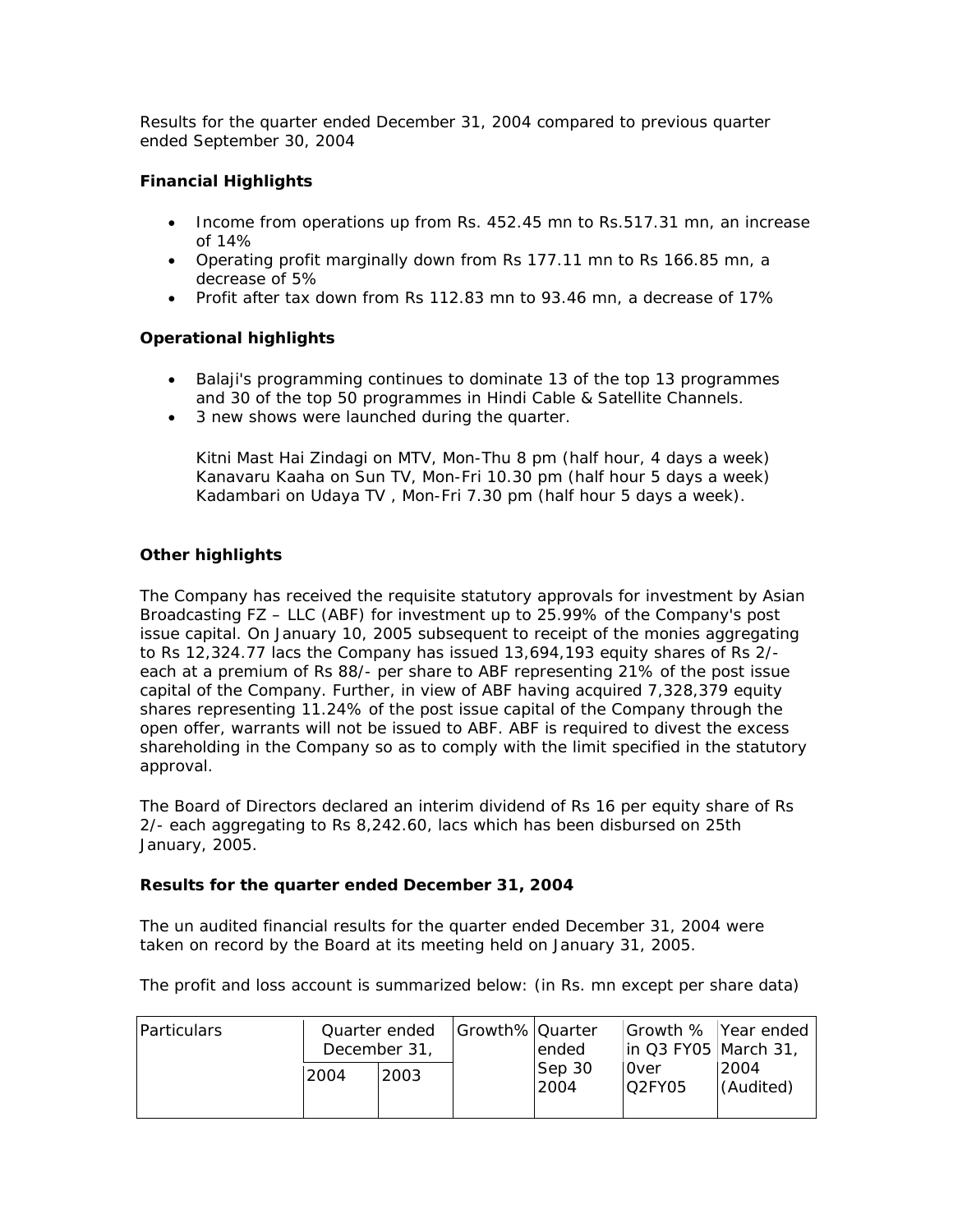| <b>INCOME FROM</b><br><b>OPERATIONS</b>                     | 517.31    | 440.80                   | 17.36    | 452.45 | 14.33                    | 1782.96 |
|-------------------------------------------------------------|-----------|--------------------------|----------|--------|--------------------------|---------|
| <b>TOTAL</b><br><b>EXPENDITURE</b>                          | 350.46    | 204.17                   | 71.65    | 275.35 | 27.28                    | 915.38  |
| OPERATING PROFIT                                            | 166.85    | 236.63                   | $-29.49$ | 177.10 | $-5.79$                  | 867.58  |
| Interest                                                    | 0.27      | 0.05                     | -        | 0.24   | $\overline{\phantom{0}}$ | 0.23    |
| Depreciation                                                | 23.54     | 19.85                    | 18.59    | 21.99  | 7.05                     | 77.37   |
| OPERATING PROFIT<br><b>AFTER INTEREST &amp;</b>             | 143.04    | 216.73                   | $-34.00$ | 154.87 | $-7.64$                  | 789.98  |
| DEPRECIATION                                                | 3.60      | 7.65                     | -52.94   | 15.32  | $-76.49$                 | 61.53   |
| Other Income                                                |           |                          |          |        |                          |         |
| PROFIT BEFORE<br>TAX & WRITE OFFS                           | 146.64    | 224.38                   | $-34.65$ | 170.19 | $-13.84$                 | 851.51  |
| Provision for<br>Taxation                                   | 53.19     | 77.51                    | $-31.38$ | 57.36  | $-7.27$                  | 297.43  |
| NET PROFIT AFTER<br><b>TAX</b>                              | 93.45     | 146.87                   | $-36.37$ | 112.83 | $-17.18$                 | 554.08  |
| <b>EARNINGS</b><br><b>SHARE</b><br>(Face Value is Rs.<br>2) | PER 1.81  | 2.85                     | $-36.49$ | 2.19   | 17.35                    | 10.75   |
| <b>DIVIDEND</b><br><b>SHARE</b><br>(Face Value is Rs.<br>2) | PER 16.00 | $\overline{\phantom{0}}$ |          |        |                          | 3.00    |
| Dividend declared<br>as a % of par value                    | 800%      |                          |          |        |                          | 150%    |
| <b>KEY RATIOS</b><br><b>Operating Profit</b>                | 32.25%    | 53.68%                   |          | 39.14% |                          | 48.66%  |
| Margin (%)Net<br>Profit Margin (%)                          | 18.06%    | 33.32%                   |          | 24.94% |                          | 31.08%  |

# *Management discussion and analysis on Un audited Financial Results of the Company for the Quarter ended 31.12.2004*

Revenues :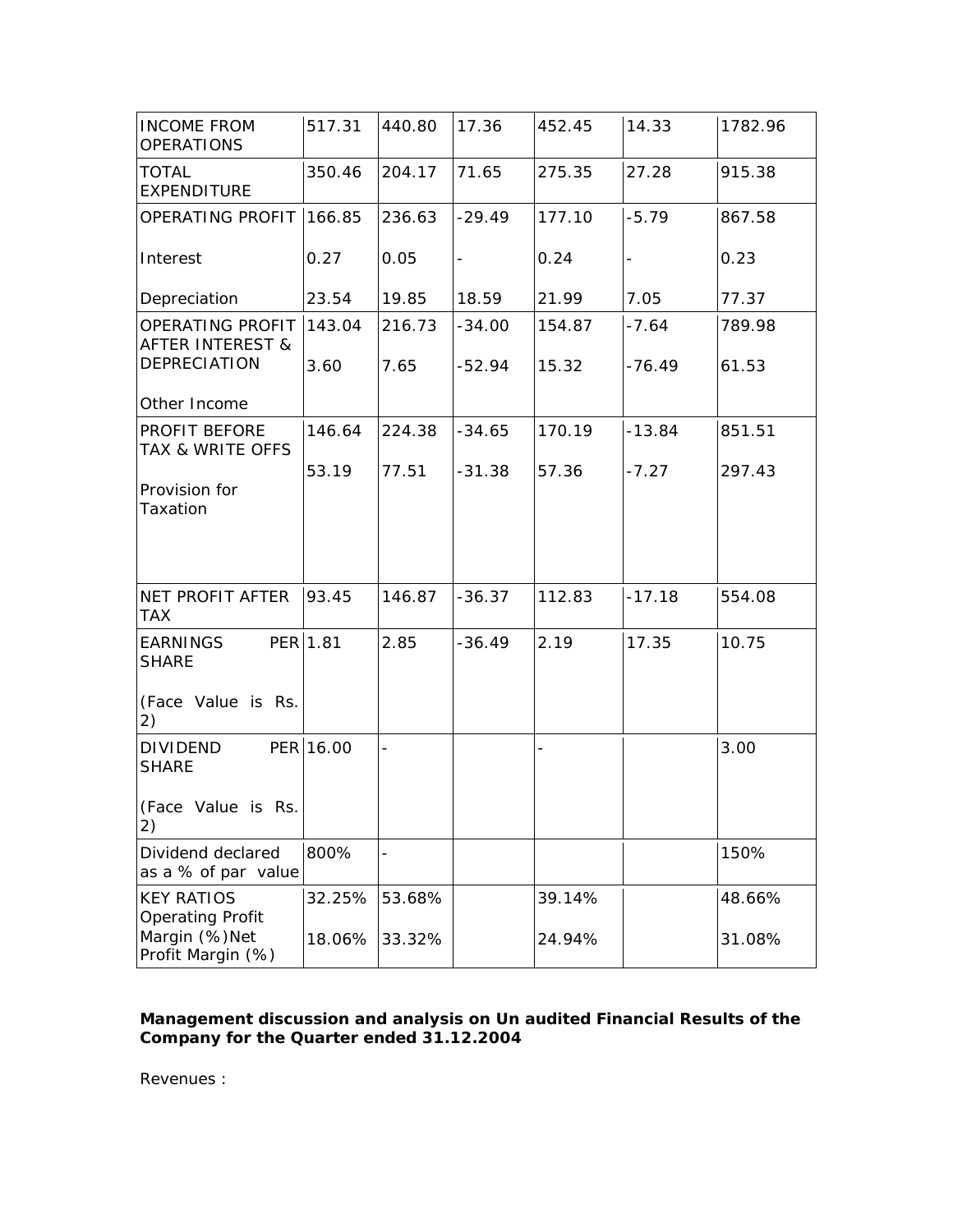The Company recorded income from operations of Rs. 517.31 mn during the quarter, up by 14% q-o-q. Revenue contribution from commissioned programming was Rs. 425.93 mn, against 382.54 mn in the previous quarter while that of sponsored programming was Rs 88.71 mn against Rs 66.79 mn. The realization per hour for commissioned programming was Rs 1.73 mn against Rs 1.88 mn in the previous quarter while that of sponsored programming was Rs 0.43 mn against Rs 0.37 mn. The increase in the revenues from commissioned programming is due to the launch of new shows on MTV, Zoom, Hungama and Star during September-October 2004. The increase in the revenues from sponsored programming is due to higher realizations.

The revenue-wise distribution between commissioned and sponsored programming during the quarter ended December 31,2004, December 31,2003 and September 30, 2004, is as follows:

| Programming                                | Rs. mn |                          |       | Percentage |     |                                           |
|--------------------------------------------|--------|--------------------------|-------|------------|-----|-------------------------------------------|
|                                            |        |                          |       |            |     | Q3FY05 Q3FY04 Q2FY05 Q3FY05 Q3FY04 Q2FY05 |
| Commissioned (incl. Repeat<br>programming) |        | 425.93 377.01 382.54     |       | 82         | 86  | 85                                        |
| Sponsored (incl. Exports)                  | 91.38  | 63.79                    | 69.91 | 18         | 14  | 15                                        |
|                                            |        | 517.31 440.80 452.45 100 |       |            | 100 | 100                                       |

Channel Wise Revenue

The Channel wise Revenue distribution during the quarter ended December 31, 2004, December 31, 2003 and September 30, 2004, is as follows:

| Channels                 | Rs. mn |        |        | Percentage |        |        |  |
|--------------------------|--------|--------|--------|------------|--------|--------|--|
|                          | Q1FY05 | Q1FY04 | Q4FY04 | O1FY05     | Q1FY04 | Q4FY04 |  |
| Star, Sony, Zee & Sahara | 380.58 | 364.90 | 382.99 | 84         | 82     | 86     |  |
| Gemini                   | 42.61  | 45.68  | 47.82  | 9          | 10     | 6      |  |
| Udaya                    | 20.46  | 34.77  | 29.01  | 5          | 8      | 8      |  |
| Surya                    | 0.56   |        |        |            |        |        |  |
| <b>DD Network</b>        | 06.90  |        | 6.60   | 2          |        |        |  |
|                          | 451.11 | 445.35 | 466.42 | 100        | 100    | 100    |  |

Programming Mix

## **Commissioned & Sponsored Programs**

The hour wise programming distribution during the quarter ended December 31, 2004, December 31, 2003 and September 30, 2004, is as follows:

| Programming | No. of Hours |        |               | Percentage |        |        |  |
|-------------|--------------|--------|---------------|------------|--------|--------|--|
|             | Q3FY05       | O3FY04 | Q2FY05 Q2FY05 |            | Q2FY04 | Q1FY05 |  |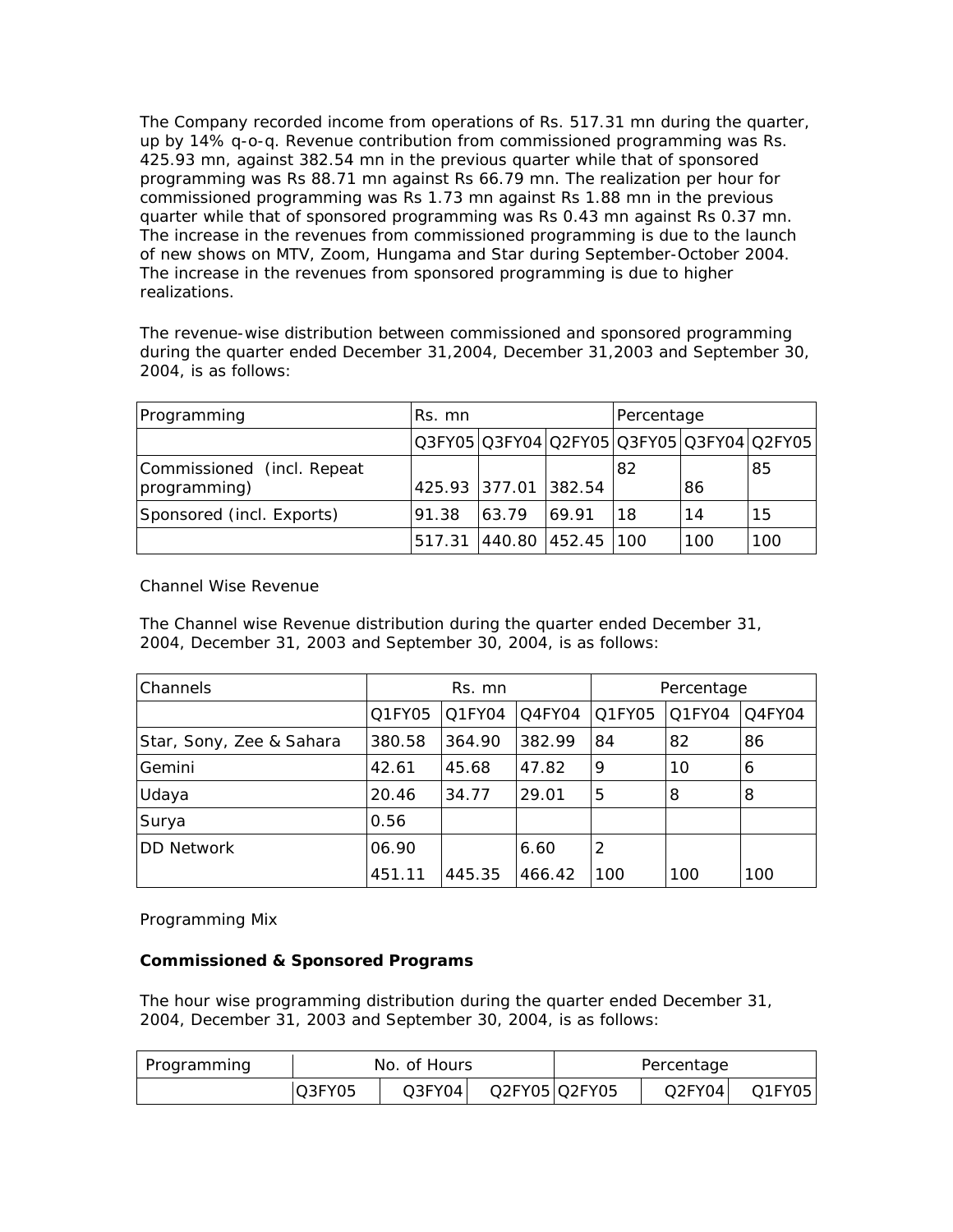| <b>Commissioned</b> | 246.00 | 207.00 | 203.00     |    | 54 56 | 53  |
|---------------------|--------|--------|------------|----|-------|-----|
| <b>Sponsored</b>    | 207.00 | 164.50 | 180.50     | 46 | 44147 |     |
| Total               | 453.00 | 371.50 | 383.50 100 |    | 100   | 100 |

#### **Other Income**

The Other Income during the quarter was Rs. 3.60 mn against Rs. 15.31 mn in the previous quarter.

#### **Margins**

The operating margins reduced from 39% to 32% during the quarter due to the launch of new serials during the period September – October 2004. This can be considered as a temporary drop in the margins since it takes about 4-6 months for any new show to break even.

#### **Gross Block**

The Company's gross block increased from Rs. 513.72 mn to Rs. 534.60 mn as on December 31, 2004.

During the period, the Company mainly invested in construction of sets/studios.

#### **Investments**

As on 31.12.2004, the Company's investments were at Rs. 806.31mn. The Company invested surplus funds in liquid mutual funds with the principal aim of safety.

#### **Debtors**

The Company's debtors in days of turnover) has increased from 81 days to 88 days as on 31.12.2004.

#### **Inventories**

The Company's inventories (in days of turnover) increased from 25 days to 35 days as on 31.12.2004 largely on account of the incomplete feature films under production. The Company's inventories comprise of completed episodes waiting to be aired, incomplete episodes, stock of videotapes and related material and feature films.

#### **Loans and advances**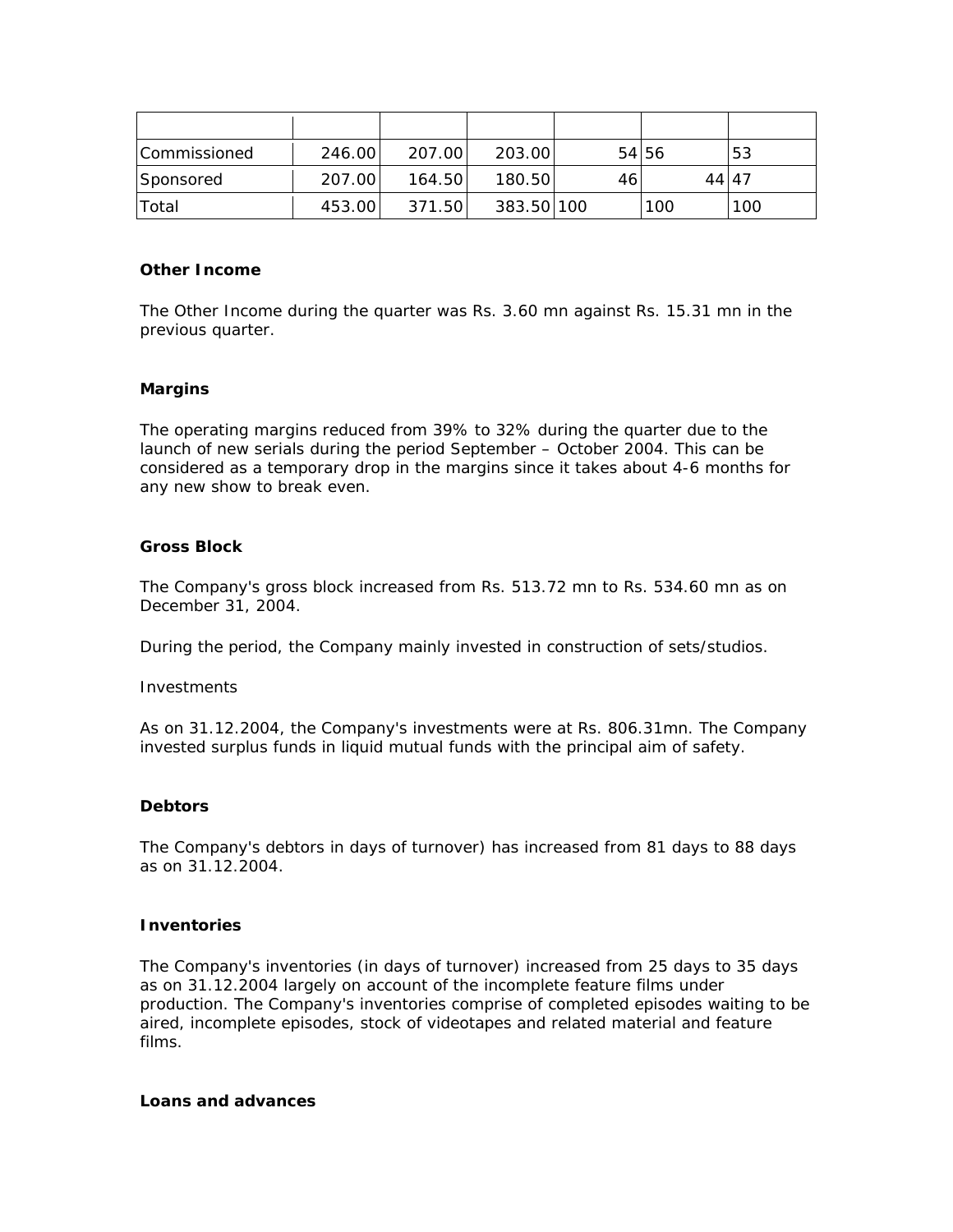Loans and advances decreased from Rs 165.09 mn to Rs 147.82 mn as on 31.12.2004. The Company's principal loans and advances comprised lease deposits for offices / studios.

## **Change in Programming during the quarter**

• The Company launched following serials during the quarter ended 31st Dec, 2004.

| Serial                 | <b>Channel</b> | Frequency |
|------------------------|----------------|-----------|
| Kitni Mast Hai Zindagi | <b>MTV</b>     | 4 days    |
| IKanavaru Kaaha        | Sun TV         | 5 days    |
| l Kadambari            | Udaya TV       | 5 days    |

# **Serials on air**

 As on 31.12.2004 the following 21 serials of the Company were on air on various channels.

| Serial                                     | Channel           | Frequency TRPs             |                      | Top TRPs on the same<br>channel |
|--------------------------------------------|-------------------|----------------------------|----------------------|---------------------------------|
| Sponsored Serials (37 Shows)               |                   |                            |                      |                                 |
| Kavyanjali                                 | Gemini TV         | 5 Days                     | 14.85                | 19.69                           |
| Kkalavari Kkodalu                          |                   | 5 Days                     | 15.09                |                                 |
| Kumkuma Bhagya<br>Kanyadaana<br>Kadambarii | Udaya TV          | 5 Days<br>5 Days<br>5 Days | 8.62<br>9.18<br>7.16 | 12.37                           |
| Kayaamat                                   | Doordarshn 2 Days |                            |                      | 25.51 25.51                     |
| Kanavaru Kkaha                             | Sun TV            | 5 Days                     | 11.58                | 36.10                           |
| Kavyanjali                                 | Surya TV          | 5 Days                     | 18.65                | 18.65                           |
| <b>Commissioned Serials (39 Shows)</b>     |                   |                            |                      |                                 |
| Kyunki Saas Bhi Kabhi<br><b>Bahu Thi</b>   | <b>Star Plus</b>  | 4 Days                     | 15.97                | 15.97                           |
| Kahaani Ghar Ghar Kii                      |                   | 4 Days                     | 12.41                |                                 |
| <b>Kstreet Pali Hill</b>                   |                   | 4 Days                     | 3.09                 |                                 |
| Kasautii Zindagi Kay                       |                   | 4 Days                     | 13.19                |                                 |
| Kaahin To Hoga                             |                   | 4 Days                     |                      |                                 |
|                                            |                   |                            |                      |                                 |